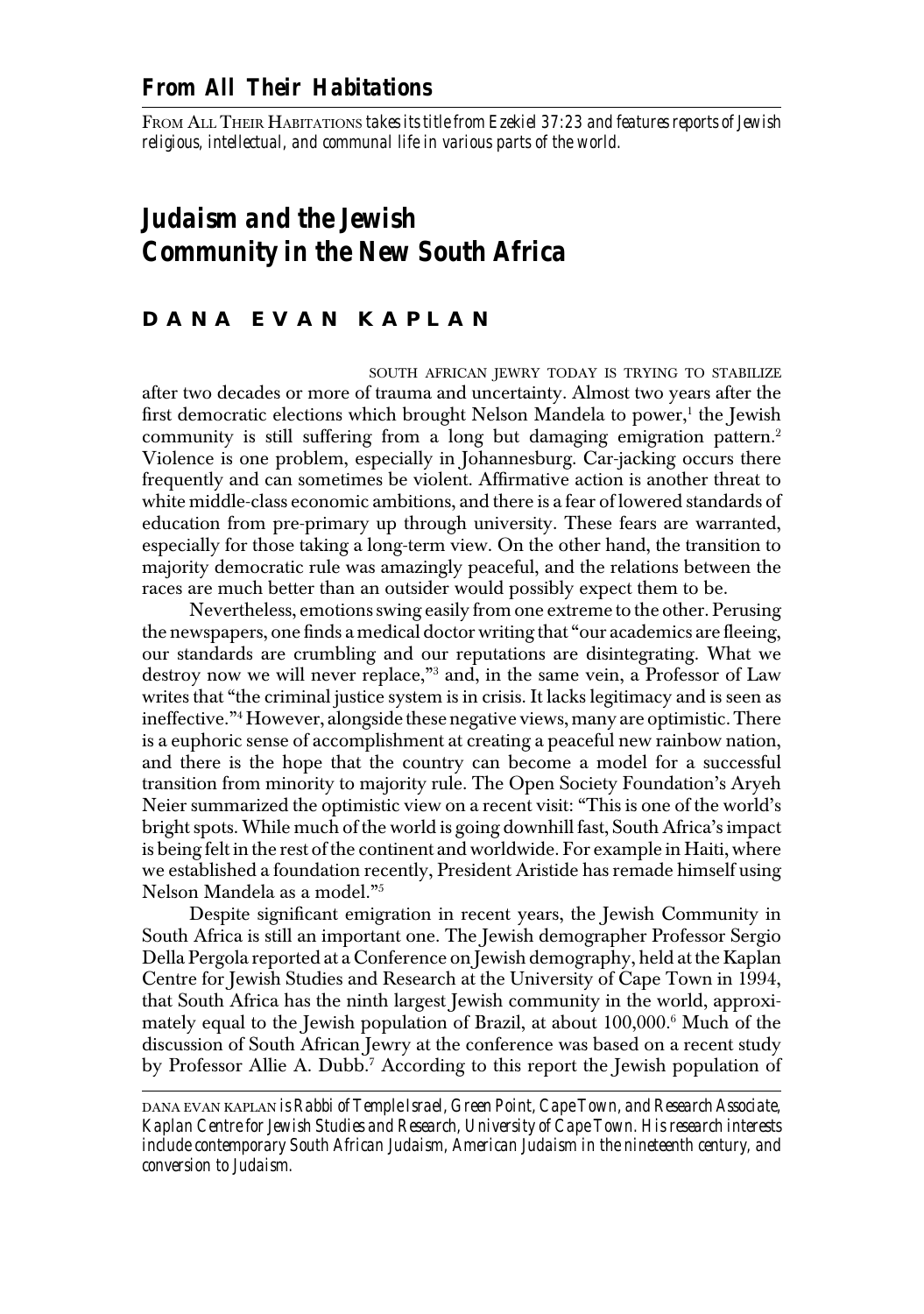South Africa has continued to decrease since the writing of the study. Despite large scale immigration from Israel, Jewish numbers have continued to decline. If the low affiliation rate of Israelis is considered, the loss is even greater. Over 42 percent of heads of households are aged 50 or older, with no children left in the family home, with Israelis now making up at least 10 percent of the Jewish community, while others suggest as high a figure as 13 percent. Nevertheless, I believe that since the writing of the Dubb study, the population has stabilized. Small numbers of Jews continue to leave, but the vast majority of those who have stuck it out are planning to remain for the foreseeable future. Still, a substantial percentage of those who remain harbor strong ambivalence or negative views and a major crisis could easily prompt a new wave of mass emigration.

 The Dubb study also pointed out that the fiscal operating costs of the Jewish communal institutions are very high and recommended that the community be more disciplined with its resources in order to maintain their viability. Mendel Kaplan, chairman of the South African Board of Governors of the World Jewish Agency and Chairman of the World Jewish Congress, shocked the audience at the Conference by stating that the operating costs of the Johannesburg Jewish Community were 200 million Rands per annum (3.6 rands equal one dollar).8 Cape Town has recently addressed this concern by announcing a plan to merge the three Jewish Communal bodies into a Western Cape Jewish Federation. Recommended by communal leader Eliot Osrin, this plan was greeted warmly at the 1995 annual meeting of the Western Cape Board of Deputies.<sup>9</sup>

 Fully 82 percent of all South Africa's Jews now reside in either Johannesburg or Cape Town. This fact is perhaps the most critical in evaluating the future communal needs of South African Jewry. Most of the small communities—which only 30 or 40 years ago were vibrant centers of Jewish communal life—have ceased to function, and even large cities such as East London, Pretoria, and Port Elizabeth are struggling to keep communal activities going. Cape Town has maintained its numbers better than most other communities because of its relatively safe—as well as beautiful—environment and a substantial internal migration from other parts of South Africa.

 The Johannesburg Jewish Community—by far the largest in the country—has seen a strong turn towards strict orthodoxy. The Reform Movement in Johannesburg was hit hard by a divisive synagogue split a few years ago and is only now beginning to recover. One very noticeable recent trend, evident primarily in Johannesburg, has been the growth of a Baal Teshuva movement. Well-financed and organized, a number of ultra-orthodox groups including Ohr Sameach, Aish Hatorah, and the Lubavitch movement, have established branches in the City of Gold. One recent observer may not be overstating the case when he wrote that "unlike the Baal Teshuva or outreach Movement worldwide which has transformed individuals and families, the religious revival in Johannesburg is transforming an entire community. They say that every extended family in Johannesburg can claim at least one newly-*frum* member.<sup>10</sup>

 This is connected to a related phenomenon—the growth of the *shtiebl.* While South African Orthodoxy has always been characterized by the large formal synagogues typical of the British Commonwealth, the new trend is towards small very traditionalistic houses of prayer. As Rabbi Norman Bernhard, the senior rabbi of the Oxford Synagogue Centre and Co-President of the Southern African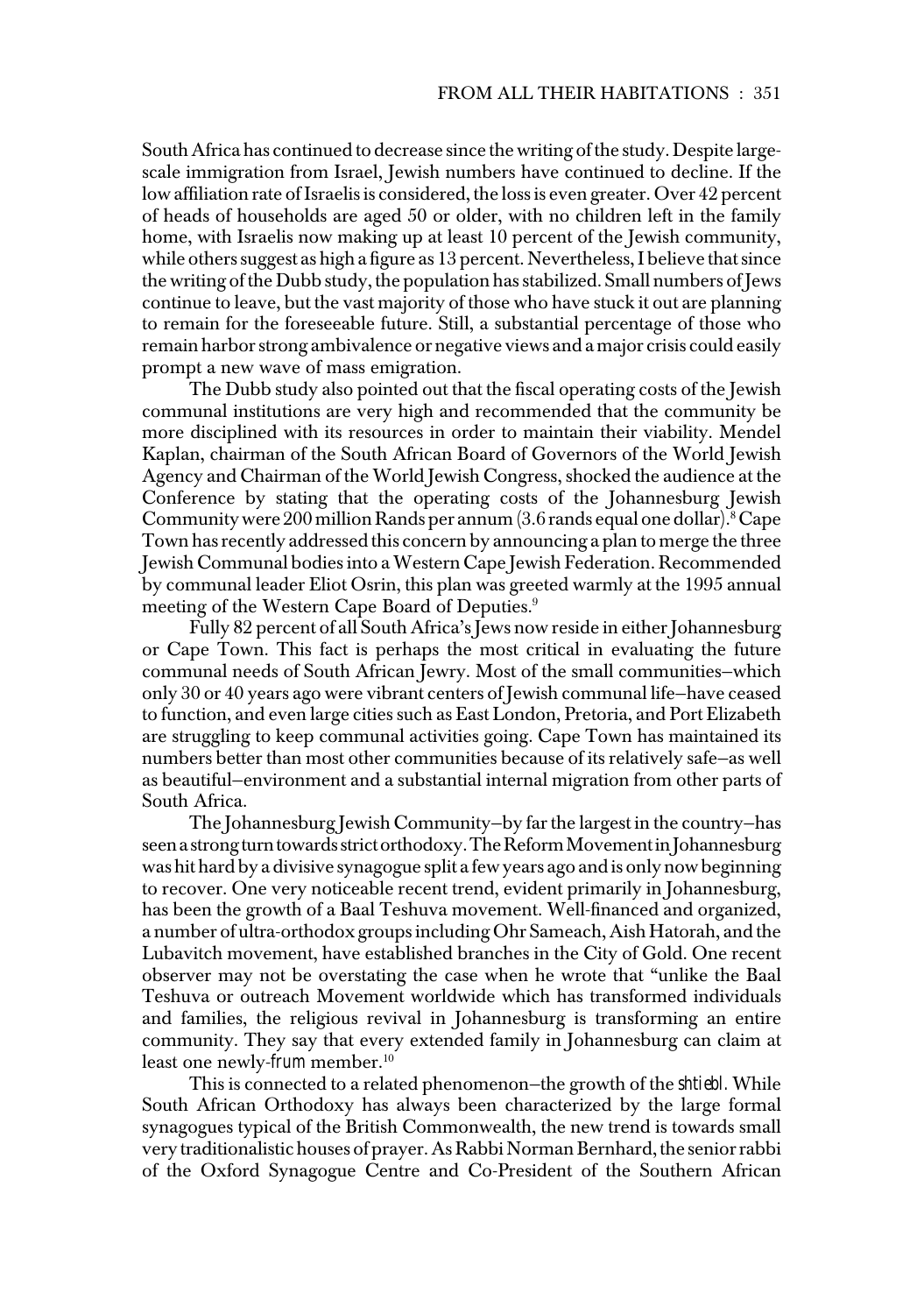Rabbinical Association, writes: "How attitudes have changed! *Shtiebl* is no longer a dirty word." Most of the "many young people who are rediscovering and reclaiming their Jewish heritage find that interest kindled or advanced by one of the *frumer,* learning-oriented groups beyond the pale of the Big Shuls and the religious establishment. The kind of Yidishkayt to which they are attracted is identified more with the *shtiebl,* so that most of the newer Baalei-teshuva are drawn thither rather than to the 'Big Shuls.'"11

 But whereas the Baal Teshuvas in Johannesburg draw a great deal of attention, the non-observant orthodox remain the dominant group. This follows the British model of synagogue affiliation, which spread throughout the British Commonwealth countries. Describing the British non-observant orthodox, Todd Endelman states that "they did not feel any compelling need to alter the public face of Judaism, namely its theology and worship service. Political pressure to make Judaism acceptable to the Christian majority was very weak. English Jews did not feel that Judaism was on trial or that they had to prove their loyalty to the nation by abandoning their ethnic particularism. In addition, well-to-do Jews were reluctant to tamper with established patterns of public observance because of the high status that the ruling class attached to religious tradition in general. The conservative nature of Orthodoxy, however nominal the attachment of the Anglo- Jewish bourgeoisie to it, paralleled the conservative nature of the Church of England while the liberal character of Reform paralleled that of Nonconformity, which did not enjoy the social standing of Anglicanism. Most wealthy English Jews valued religious tradition simply because it was venerable and established."12

 This characterization is true for South African Jews, even in the post apartheid era. As Professor Jocelyn Hellig, perhaps the most sensitive observer of South African Judaism today, writes, "It is noteworthy that the majority of Jews in South Africa can be labeled 'unobservant orthodox.' Officially, orthodoxy is based on Torah Judaism, which involves the meticulous observance of Jewish ritual. The majority of Jews who are affiliated with orthodoxy are drawn to tradition, attend synagogue, and observe the major festivals and rites of passage. They feel no discomfort in driving to synagogue on the holy days and choosing to neglect a great many of the ritual observances. Some keep kosher homes, but do not mind eating non-kosher food out of the home. Others may be more or less observant. It is the presence of these Jews in substantial numbers that gives South African Judaism its special character. The flexibility of South African orthodoxy, as it is understood by the average congregant, although it markedly strains the true definition of ortho doxy, may account for the minor impact of reform Judaism in South Africa."13 Hellig continues by noting that this unobservant orthodoxy is tolerated by the orthodox rabbinate as it is "so intrinsic a part of the South African Jewish way of life"—and in the hope that many will one day return to correct religious observance. Hellig reports that the orthodox rabbinate counters the oft-made charge that the only difference between it and reform Judaism is that reform Jews are not "hypocrites," by saying that, unlike reform Judaism, "orthodox Judaism holds firm to the validity of the *halakhah* in the oral Torah."14

 As Rabbi Dr. Dennis Isaacs, a dayan of the Johannesburg Beit Din and Rabbi Emeritus of the Cyrildene-Observatory Hebrew Congregation, wrote, "as long as a Jew maintains his tie with the Jewish people and the Torah, though he is not fully observant, he is our brother. The portals of his soul are open to receive inspiration.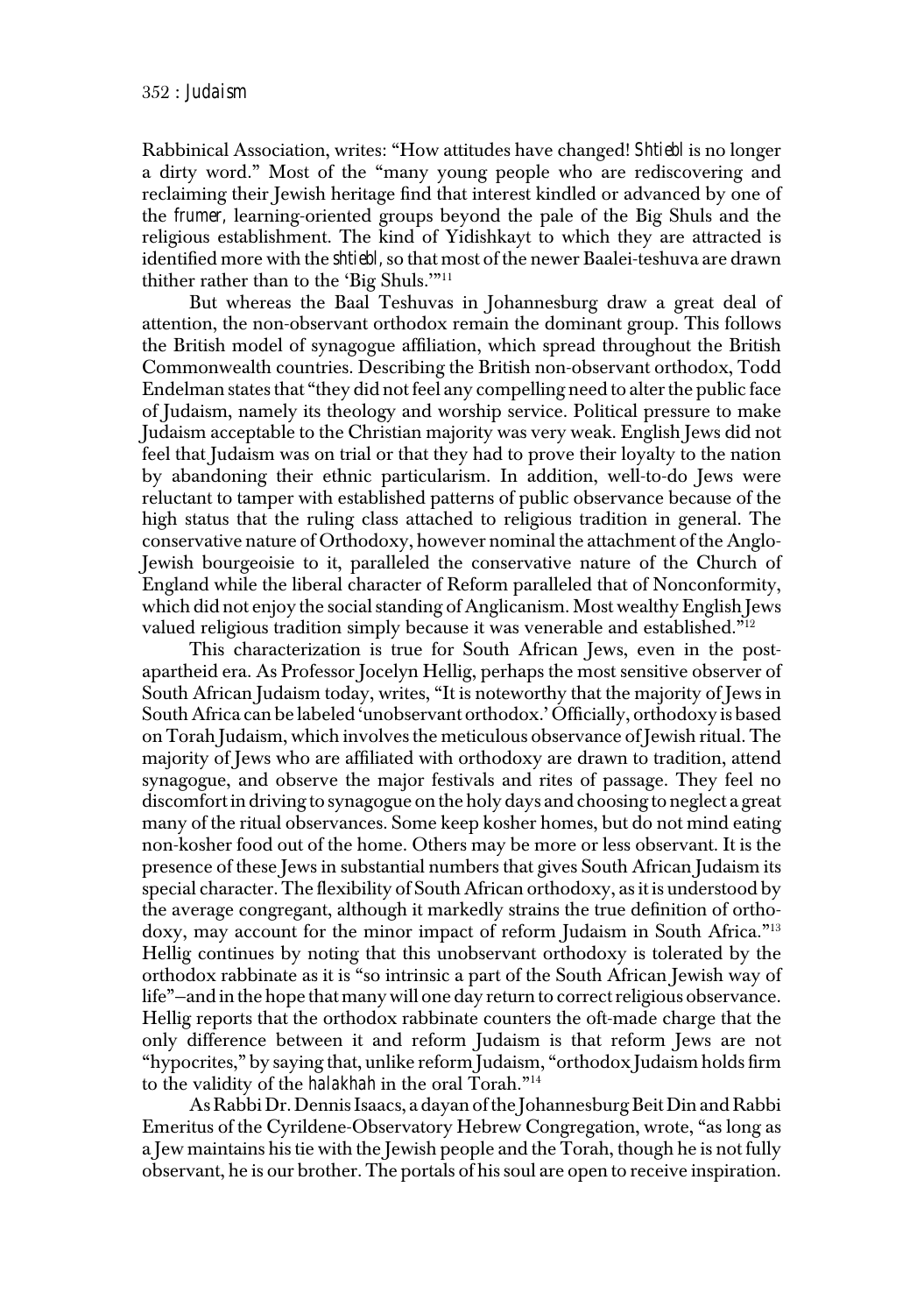There is the hope—showing itself ever more a reality in the growth of the *ba'al teshuvah* movement and its many adherents who are becoming ever more obser vant—that his children will receive a more intense Jewish education and will observe where he did not. Indeed, it requires an act of courage by the non observant to attend and belong to an Orthodox synagogue." The Orthodox "synagogue and community must keep its doors and lines of communication open to the non-observant. Herein lies the only possibility for the non-observant ever to become observant, and for the sinner to be transformed into a saint."15 Many of the non-observant orthodox are beginning to feel greater pressure to conform to orthodox standards.This is a worldwide trend but it seems more pronounced in South Africa than in most other countries. I served a congregation in Australia for a total of eight months over a two-year period, and I did not witness anything approaching the religious pressure being applied on Orthodox congregants in South Africa. This is particularly true for Johannesburg Orthodox Jewry. Judging from my experiences here, I expect that they will complain loudly in private but conform to public expectations.

 While orthodoxy is becoming more observant, Reform is—despite some serious internal conflicts fought over the past several years—drawing many conversionary couples.16 Furthermore, there is a growing unaffiliated population who are no longer affiliated with an orthodox shul but have not moved over to the Progressive camp. While still very low by American standards, this group is in many respects even more alienated from the Jewish community than unconnected American Jews, since it is that much harder to be unaffiliated in South Africa. While many Americans may just slide into apathy, a high percentage of unaffiliated South African Jews have chosen not to participate in organized Jewish life.

 The Progressive Movement in South Africa was established in 1929 by Jerry Idelson in Johannesburg. The first rabbi to lead the movement was Rabbi Moses Cyrus Weiler, who arrived in Johannesburg in 1933.<sup>17</sup> It never reached more than 20 percent of the total Jewish population, and as a result of the Johannesburg Imanu-Shalom conflict, some sources place the Reform affiliation rate as low as nine percent. Most estimates place it between 11 and 20 percent, with at least 15 percent probably accurate for Cape Town.

 The Imanu-Shalom conflict has hurt the Reform movement severely in Johannesburg. It began when Temple Shalom invited Rabbi Ady E. Assabi to officiate at High Holy Days services in 1985 and then offered him their pulpit. When Rabbi Norman Mandel of Temple Emanuel left the country to return to California, Temple Emanuel tried to hire Rabbi Assabi as well. Rabbi Assabi refused to leave Shalom, which he felt was in the middle of a religious transforma tion, but offered Emanuel the opportunity to join in. The result was Imanu-Shalom Congregation.<sup>18</sup>

 But in 1991 Imanu-Shalom decided to suspend its membership in the Southern African Union for Progressive Judaism, and then 18 months later it broke completely with the Reform Movement. A small faction, centered around former Emanuel congregants, organized a "Temple Emanuel survival committee" to resplit the two congregations and bring Emanuel back to the Reform Movement. Imanu-Shalom refused this request, and a lawsuit ensued. The judge ordered the two sides to settle out of court, and Imanu-Shalom agreed to return the Emanuel building.19 This resulted in 1993 in the reincorporation of Temple Emanuel and its return to the Progressive fold.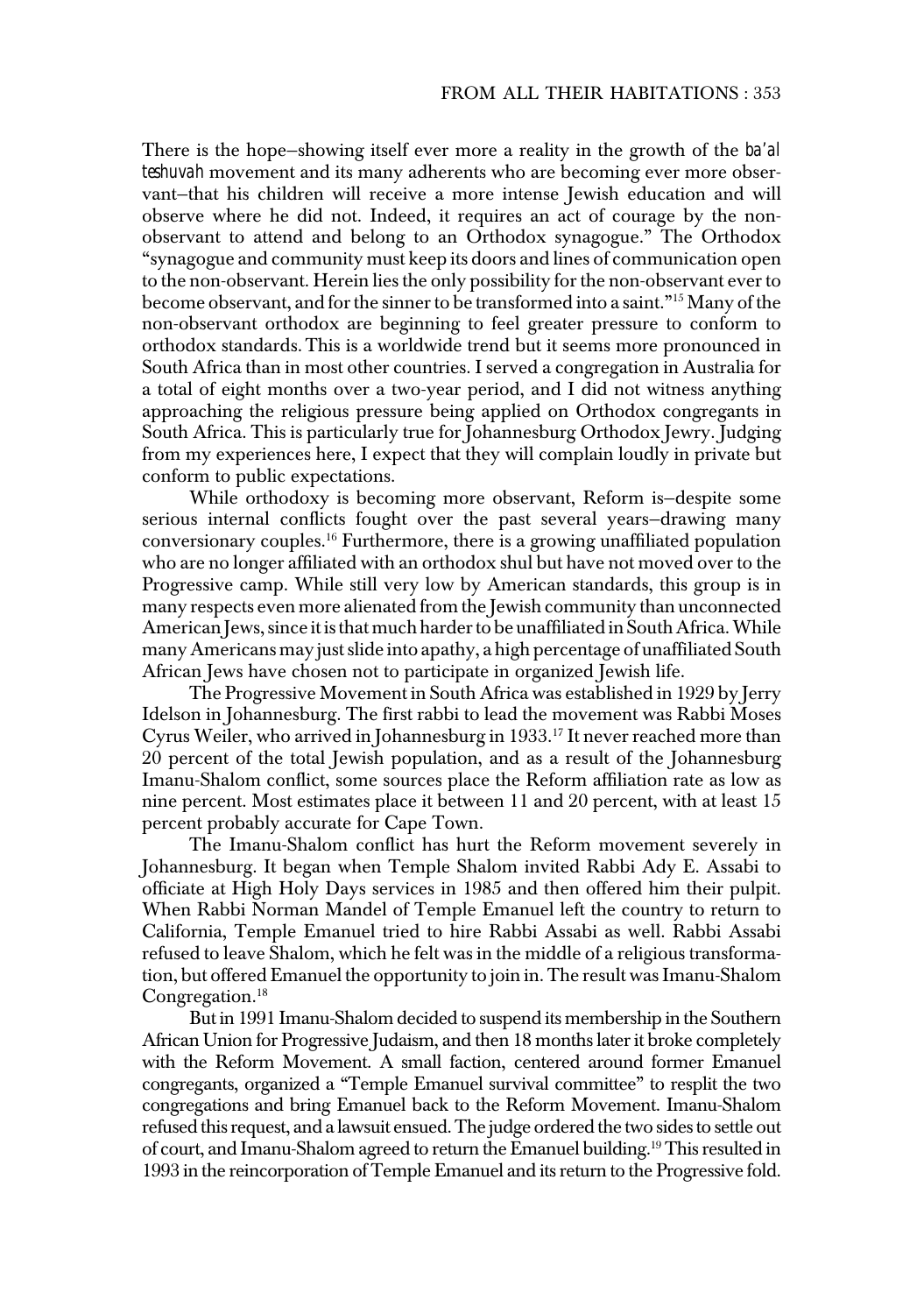Rabbi Michael Standfield, formerly the rabbi of Temple Israel in inner city Hillbrow, was appointed the rabbi. Rabbi Standfield was already serving as the chair of the Southern African Association of Progressive Rabbis.<sup>20</sup> The congregation-once well over 700 families—began at 90 and has now risen to almost 400.21

Rabbi Assabi<sup>22</sup> broke with the Reform Movement and is today Rabbi of Congregation Shalom, an independent congregation which claims a degree of affiliation with the conservative Masorati Movement.<sup>23</sup> Assabi has critiqued the Reform Movement of South Africa, saying "the so-called Progressive Movement in this country has become over the years 'reformodox.' In its entire existence, it has neither progressed nor has it regressed or moved at all, for that matter." As a "Progressive Movement we have not dealt in any significant way with the unique South African situation."24 Shalom has attracted the most dedicated members of Imanu-Shalom, but many have joined Orthodoxy or become disaffiliated, and it appears unlikely that Emanuel and Shalom will ever again approach their earlier numbers.

 Many people—both South Africans as well as visitors—comment that South African Reform is similar to American Conservative Judaism. Nevertheless, while South African Reform may use more Hebrew than many American Classical Reform temples, it has a very similar ideology to mainstream American Reform. As Hellig writes:

 Observers often gain the mistaken impression that reform Judaism in South Africa is no different from conservative Judaism in America. Conservative Judaism regards the *halakha* as binding but permits greater flexibility with regard to its interpretation than does orthodoxy. South African reform, like reform everywhere else, emphasizes the ongoing nature of revelation, seeing Judaism as dynamic and growing. Judaism, it believes, continues to be adapted by legitimate exponents for its time and circumstances through out the ages. This process, once passive, has now become reactivated. It views many of the historic developments in Judaism as reforms that were introduced throughout the ages in order to make the religion meaningful for Jews in their particular historical situation. Thus, progressive Judaism sees itself as being as old as Judaism itself.25

 The Progressive Movement has a tremendous potential, and there are hopes that a more stable rabbinic leadership is now in place and will lead the movement to fulfill its potential. $26$ 

 South African Judaism stands at the crossroads. Just as South Africa today is not the same country it was 10 or 20 years ago, so too the Jewish community is not the same community it was a decade or two previously. Many of the brightest and most creative individuals have emigrated to San Diego, London, Sydney, or Perth. While this was derisively called "the Chicken Run,"<sup>27</sup> it was in some cases a moral response to the evils of apartheid, as well as the natural desire of many to search for a more secure and peaceful environment. This is especially true for academics, who were able to secure employment in a new country without too much of a problem. Businessmen on the other hand were more likely to remain in the country rather than abandon their business enterprises. But many of the wealthy have indeed emigrated, and so it is difficult to quantify subjective impressions. Never theless, most observers would characterize the present South African Jewish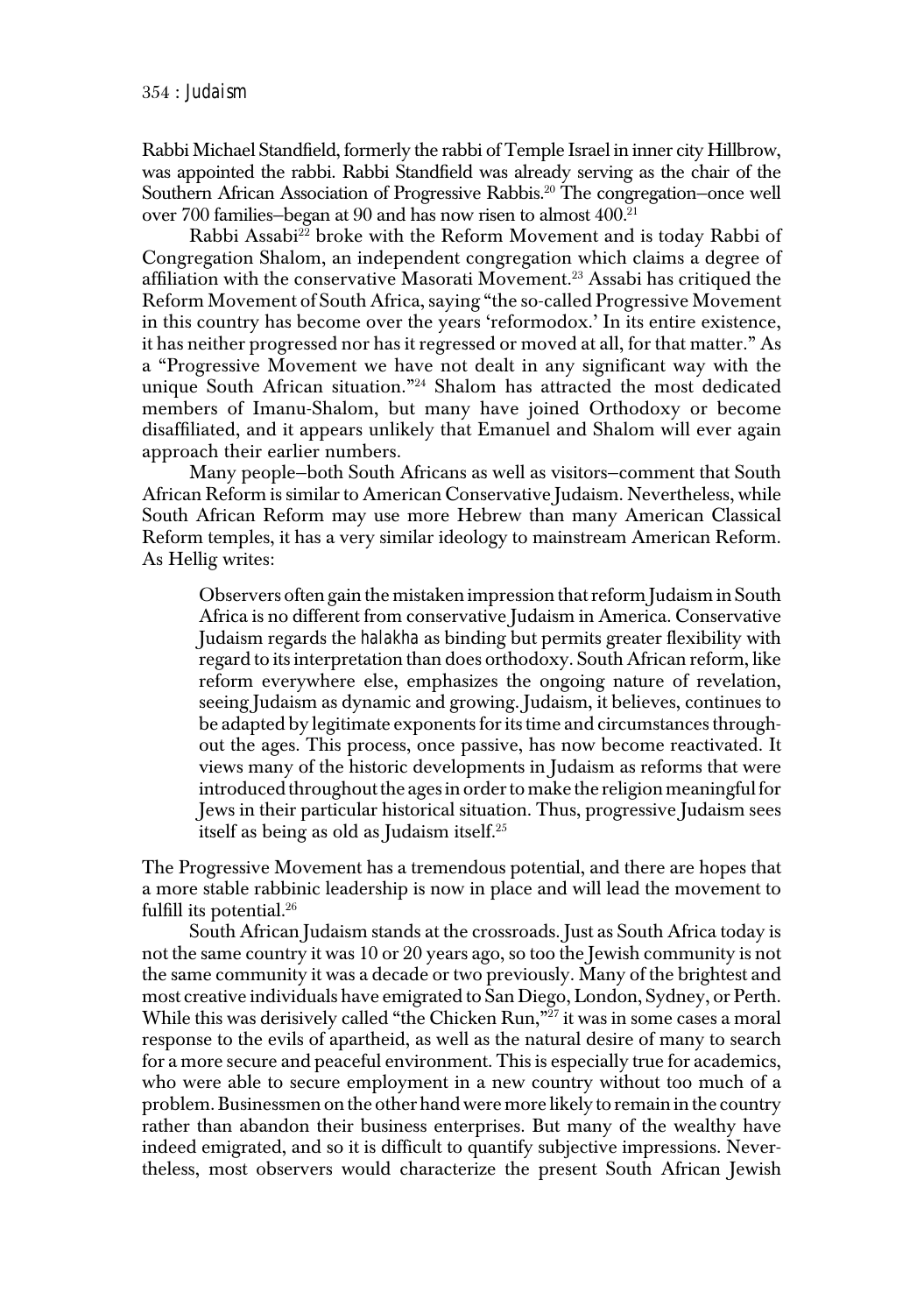community as poorer and less educated as well as smaller numerically than it was fifteen or twenty years ago.

 But a number of these fears have been alleviated by the peaceful political transition—at least to some degree. South African Judaism must now begin to build an organic religious worldview which incorporates the eternal teachings of Judaism into an indigenous approach to social and economic justice for the long-oppressed non-white masses. Jews must present a powerful case for Judaism's relevancy to the new South Africa in order to be taken seriously as social thinkers and activists. While individual South African Jews such as Helen Suzman, Joe Slovo, Ronnie Kasrils, Albie Sachs—the list is long—were leaders of the anti-apartheid struggle, most of what they did was done in their own names. As Christian theologians call for a religious focus on healing the emotional wounds of the people in the country, Judaism too must formulate a theological response to the oppression and liberation which has taken place in this country.<sup>28</sup> Such a response can easily be articulated, but it must grow out of the community and not just be expressed by an individual rabbi speaking on his own. The Orthodox Chief Rabbi, Cyril Harris, has made some notable efforts in this direction. Since Harris is perceived as the representa tive of the Jewish community, his speeches have a semi-authoritative tone. While most Jews have been supportive of his liberal positions on political issues, some have aggressively criticized him.

 The apartheid era was a very difficult time for South African Jewry. From the rise of Nazism in 1933, the threat of Afrikaner Nationalism was very real. Afrikaner Nationalists and the Nazis shared common perspectives on a variety of issues such as the racial superiority of certain groups, economic frustrations, political aspira tion, and anti-British sentiment.<sup>29</sup> While the Afrikaner leadership never entered into an alliance with the Nazis, the National Party was perceived to harbor anti- Jewish and perhaps anti-Semitic views. Therefore, the election of Dr. D. F. Malan and the National Party in 1948 frightened many in the Jewish community. While Malan made substantial efforts to reassure the Jews that they were not threatened, the Jewish community attempted to protect itself and hence avoided raising any opposition to the National Party's racial policies. This fear of anti-Semitism is one of the main reasons offered to explain the perceived acquiescence of South African Jewry to the government at the time.30

 Nevertheless, by May 1980, the National Congress of the Jewish Board of Deputies had passed a resolution urging "all concerned [people] and, in particular, members of our community to co-operate in securing the immediate amelioration and ultimate removal of all unjust discriminatory laws and practices based on race, creed, or colour."31 As the 1980s proceeded and the expectation that political change might actually occur grew, the community became a bit bolder but in general it still attempted to avoid antagonizing the National Party government.

 In the view of one political analyst this approach evaluated "events in the light of their effect on Jews as an interest group. What do political events mean for the Jewish rights and interests and how can Jewish leadership influence events to ensure that the community's interests are protected?" This contrasts with a more principled approach "that Judaism has a specific message and that it is the duty of Jews to propagate it in any situation in which they find themselves."32 According to the latter view, the South African Jewish community's role should have developed a Judaic religious response to the political developments in the light of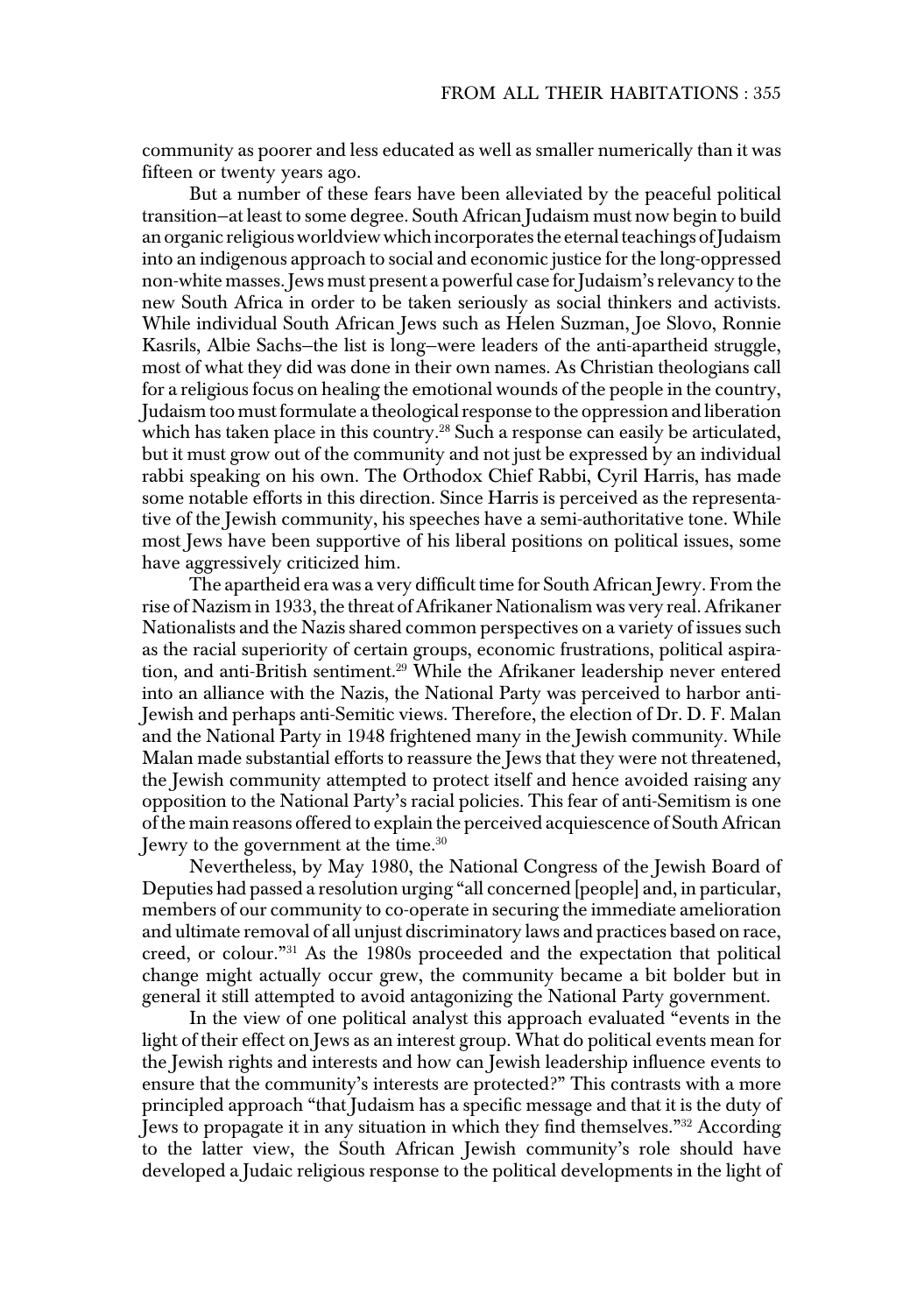its religious teachings. This never happened, although a small number of rabbis attempted to pursue it. Not only were these rabbis discouraged by their congregants, in certain cases they were deported by the government.<sup>33</sup>

 In 1990, Nelson Mandela was released from prison and a new era in South African politics began. Most Jews reacted as individuals concerned with how the political changes might affect their families, their businesses, and the future of their children. When it appeared that the transition might lead to prolonged violence and instability, many began to make plans to emigrate. Now that the country has made the transition peacefully, and the government is instituting needed social changes while attempting to maintain responsible economic policies,  $34$  many Jews have regained a measure of confidence in the future of the country.

 Aside from personal and economic considerations, South African Jews were greatly concerned by the perception that the African National Congress (ANC) had pro-Palestinian policies. While it is true that President Mandela has maintained close ties with revolutionary leaders, such as Castro of Cuba and Gaddafi of Libya whom most of the world would ostracize, this has not had a discernible impact on the overall image of the country. In the case of the Palestine Liberation Organization (PLO), the ANC would certainly have maintained friendly relations with it under almost any set of circumstances but the emerging peace negotiations between the PLO and the Israeli government have com pletely changed the way that such relations are perceived. Today it is accepted that any western country may have formal relations with the PLO, just as the state of Israel does.

 This is of critical importance. South African Jews are among the most Zionist of any Diaspora community. Therefore, a government which strongly supported an organization completely hostile to the Jewish state would have made it very uncomfortable for Jewish citizens, and this discomfort would certainly have prompted many to consider emigration.

 Zionism continues to play an important role in the life of the Jews of South Africa. Despite this, there is a widely felt view that today our Zionism is less dynamic. This is logical, since there is greater democracy now and an almost infectious enthusiasm for the promotion of the new South Africa. As local patriotism grows, alternative nationalist identities lose some of their appeal. Also, many of the most committed Zionists have long ago emigrated to Israel. These ex- South African Olim periodically return to their original communities to visit family and take care of business. Numbering as many as 20,000, these Olim provide South African Jews with vivid stories of life in the Jewish state. While this undoubtedly encourages some of those already so inclined to make aliyah, most South African Jews will choose to remain in South Africa rather than move to Israel.35

 South Africa has launched an aggressive drive to undo some of the worst by products of the apartheid system. Both governmental and non-governmental organizations are absorbed in a multi-billion rand project called the Reconstruc tion and Development Programme (RDP), and President Mandela recently declared that millions of impoverished South Africans have already benefited from the RDP. More than 28,000 people have been employed, four million have been given access to potable water, and 614 municipal service upgrading projects have already begun. In addition, children, pregnant women, and nursing mothers now receive free health care, and three and a half million children are being fed every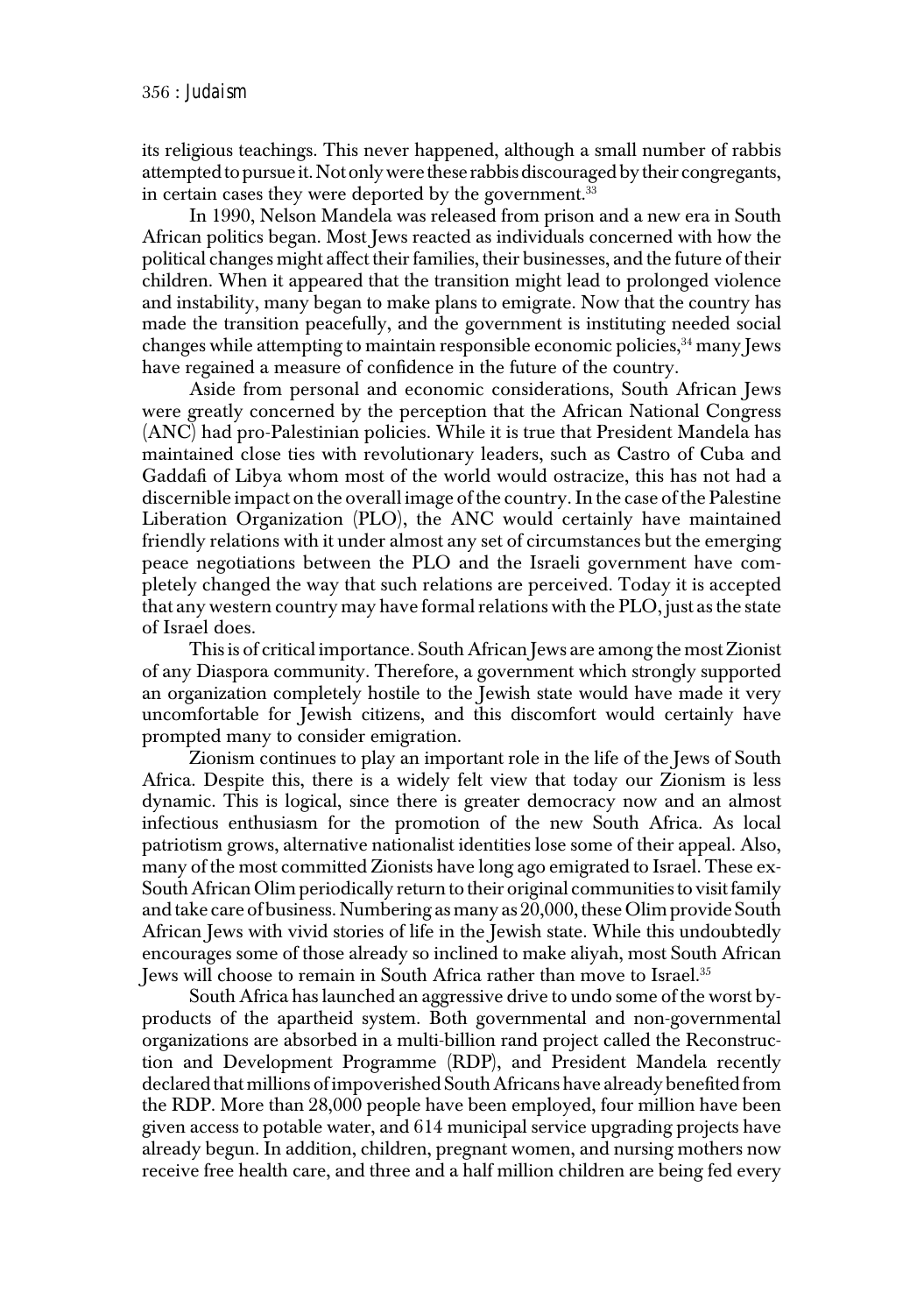day. Low-income housing projects and other infrastructural developments are being built all over the country.<sup>36</sup>

 The RDP is a ray of hope for the millions of South Africans who live in abject poverty. According to shocking statistics revealed by Minister without Portfolio, Jay Naidoo, more than half of the country's 38 million citizens live in poverty, and South Africa is among those countries with the highest income inequality in the world. As Minister Naidoo, who is in charge of the RDP, states: "The apartheid era has left a legacy of poverty and inequality in South Africa. In spite of the wealth of the country a large share of the population has not been able to benefit from the country's resources."37 In a recently released report entitled "Key Indicators of Poverty in South Africa," it was revealed that in terms of income, the lowest 40 percent of households—equivalent to 53 percent of the population—accounted for less than ten percent of total consumption. The top ten percent of households in terms of income representing only 5.8 percent of the population—accounted for over 40 percent of consumption. Sixty-one percent of South African children live below the breadline.<sup>38</sup>

 In response to the situation, Orthodox Chief Rabbi Harris has launched Tikkun, a social welfare project dubbed "The Jewish RDP," and Jewish communal bodies have all vigorously supported the RDP initiatives. Furthermore, many individual Jews are playing key roles in the implementation of the social welfare programs. However, there is a lack of any systematic Jewish thinking on the religious significance of the amazing transformation now taking place in South Africa. As a Christian thinker, Archbishop Desmond Tutu is of course known throughout the world for his religious response to the apartheid evil, and Jews in South Africa admire him for his achievement. My congregation recently held a Shabbat Peace Service with interfaith participation by the Most Reverend Tutu, as well as the Reverend William D. Bantam, the Mayor of Cape Town. The Archbishop spoke eloquently and with great humor, remarking that if he and his fellow Christians have adopted the biblical obligation to seek out justice, they had learned this concept from the Jews. Therefore, the Jews were at "fault" if Christians took this message seriously and applied it to the struggle against apartheid.<sup>39</sup>

 It is important that the Jewish community of South Africa nurture and develop religious intellectuals who can present an integrated interpretation of Judaism in the South African context. The political and social realities of this country are unique and these realities allow for a Jewish theological response which can be significant not only for South African thought but for theological and philosophical discourse world-wide.

 The universities can be a major source for such intellectual discourse, in particular the Kaplan Centre for Jewish Studies and Research at the University of Cape Town. The Kaplan Centre, which forms part of the department of Hebrew and Jewish Studies though it is an independent research unit, seeks to promote and stimulate Judaic Studies with a special focus on the South African Jewish commu nity. The Centre is multi-disciplinary in scope and encourages the participation of scholars from South Africa and abroad. It is the only institute of its type in South Africa. The director of the Kaplan Centre, Professor Milton Shain, has recently characterized Jewish Studies in South Africa by noting that, "In South Africa at present one notices two intellectual thrusts: on the one hand an Afrocentric push and a call for curricular 'relevance'; on the other, a celebration of diversity and respect for pluralism." Jewish studies "has a long pedigree at a number of South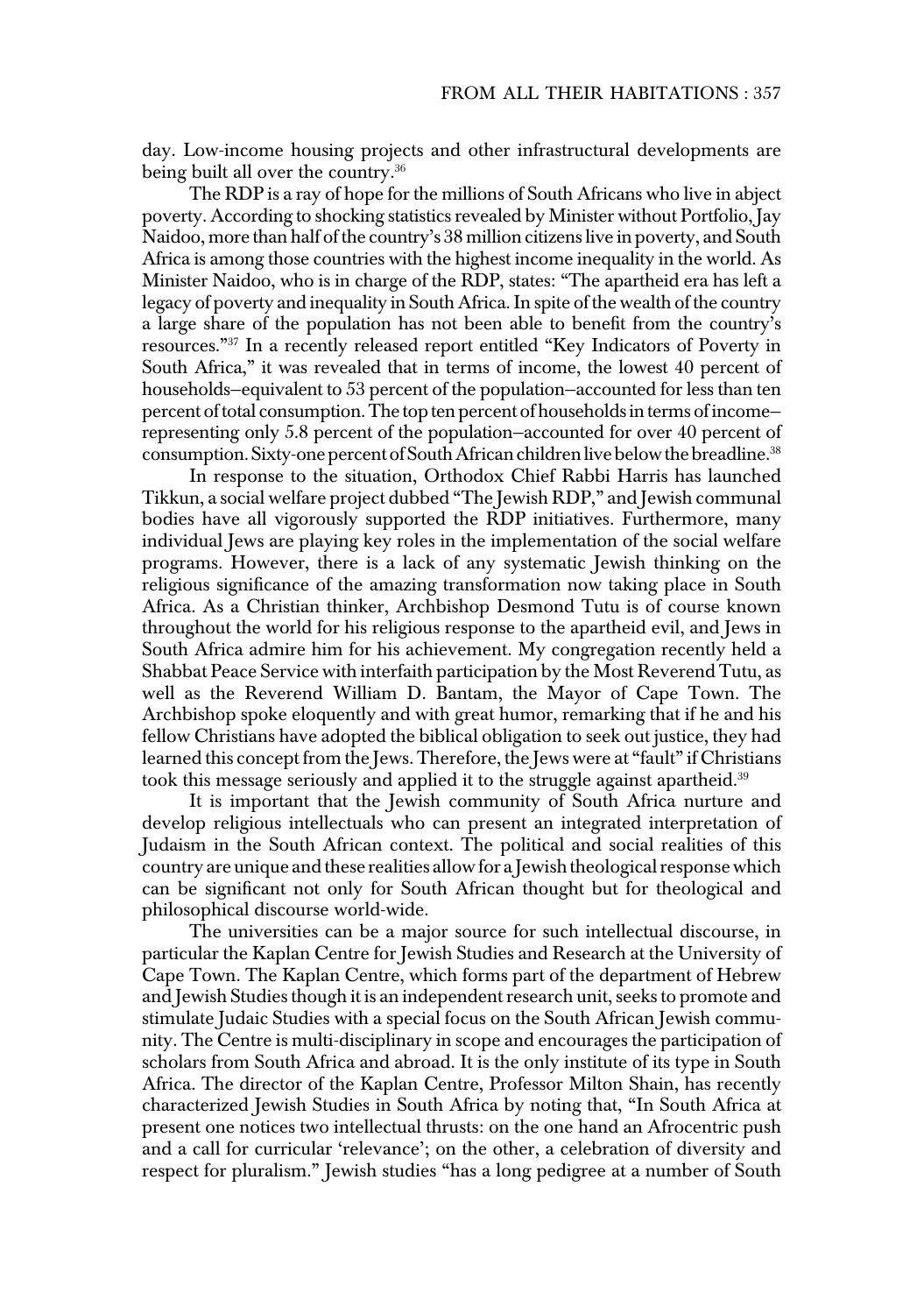African universities—a chair of Hebrew was established at the University of Cape Town in 1896." But given the current situation and the "local context Jewish scholarship needs to relate to both." In the new South Africa "relevance" has become a watchword; and "Jewish Studies must contribute to other fields and its findings integrated into other disciplines." These are among the objectives of the Kaplan Centre. Here "visiting scholars are placed in appropriate departments to share expertise with as wide a sector of the academic and student community as possible."40 Many of the other major universities in the country have departments of Jewish and Hebrew Studies. In addition, a significant number of professors and intellectuals in other fields are taking active roles in the development of new conceptual frameworks for the emerging society, and some of these men and women are active in the Jewish community as well. Some of these thinkers have already made significant contributions to defining the relationship between their chosen fields of research and Judaism and the Jewish community.

 Now that Jews are free to present their case for prophetic Judaism without an apartheid government's interference, it is critical that a sophisticated theological argument be made. Only if Judaism can be presented as a religion with a strong theme of social justice can Jews retain their prominent role in society as critics and commentators. It is gratifying to see a number of secular South African newspapers and magazines printing stories on Judaism and then devoting a great deal of space to the resulting debate. But the Jewish Press, unfortunately, is controlled by the "establishment," and rarely if ever publishes opposing opinions or controversial articles.41 But debate, if only a start, is essential. We hope that in the coming years South African Judaism will blossom and serve a community poised to execute the social dictates of our religion better than almost any other community in the world.

## **NOTES**

 1. See Mandela's excellent autobiography, *Long Walk to Freedom* (London: Little, Brown and Company, 1994). I would like to thank Ms. Caryn Kaimowitz for presenting me with a copy of this volume, and Jane Parry and Lindi Giger for technical assistance on this article.

 2. Professor Milton Shain and Dr. Richard Mendelsohn, both of the University of Cape Town, are currently researching what will become the authoritative monograph on the history of the Jews in South Africa. Until that work is completed, there are a number of excellent studies of individual communities and specific aspects of South African Jewish history. See, for example, Mendel Kaplan and Marion Robertson (eds.), *Founders and Followers: Johannesburg Jewry 1887-1915* (Vlaeberg: Vlaeberg Publishers, 1991); and Milton Shain, *Jewry and Cape Society* (Cape Town: Historical Publication Society, 1983).

 3. Dr. John Roos, "Health: The Honorable Minister Must Do Her Sums," *The Argus* (Thursday, 12 October, 1995): 23.

 4. Dr. Jeremy Sarkin, and Susi Cowen, "Attorneys-General Must Be Accountable," *The Mail and Guardian,* October 13 to 19, 1995: 25.

5. Colin Douglas, "A Bright Spot of the World," *The Argus* (Thursday, 12 October, 1995): 17.

 6. Sergio Della Pergola, "Where Are We Going? Demographic Trends in World Jewish Population," *Jewish Affairs,* Vol. 50, #3 (Spring 1995): 47.

 7. Allie A. Dubb, *The Jewish Population of South Africa: The 1991 Sociodemographic Survey* (Cape Town: The Kaplan Centre for Jewish Studies and Research, 1994). Many local observers have questioned the accuracy of the final data.

8. "Funding of Community Requires More Discipline," *The South African Jewish Times,* Friday, 7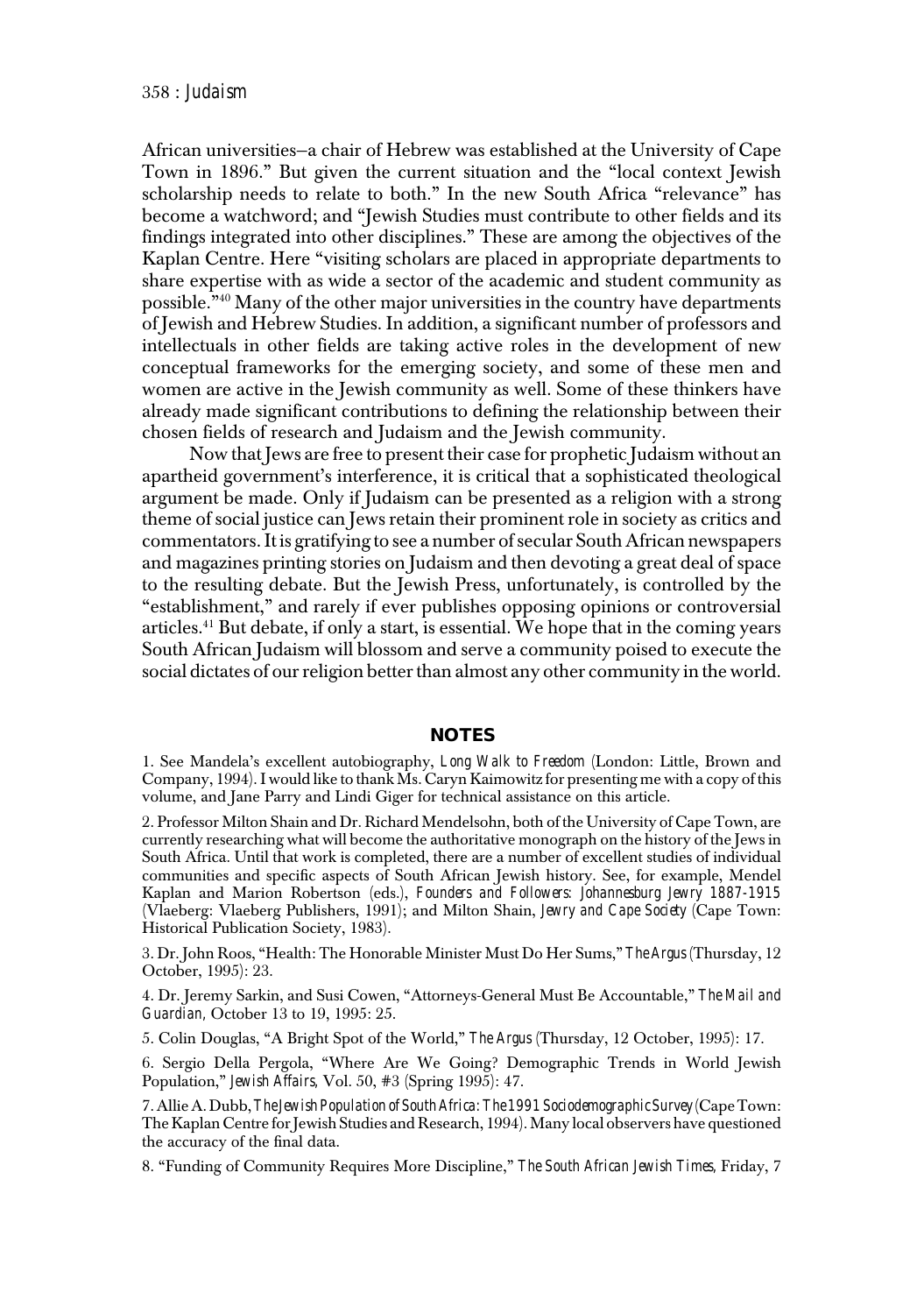October, 1994: 4.

 9. "Eliot Amazes - With his New RDP Plan for the Cape Jewish Community," *Cape Jewish Chronicle,* Vol. 12, #8 (September 1995): 1. Osrin's plan is to merge the Jewish Board of Deputies, the Western Province Zionist Council, and the Israel United Appeal-United Common Fund-Welfare (IUA-UCF-Welfare), each of which currently is a separate organization.

 10. Rabbi Ralph Genende, "South African Jewry Undergoing a Religious Transformation," *The South African Jewish Times,* Rosh Hashanah Annual: 62.

 11. Rabbi N. M. Bernhard, 5756/1995. "The Shtiblisation of the Community: Good or Bad? A South African Perspective," *Jewish Affairs,* Vol. 50, #3 (Spring 1995): 77.

 12. Todd M. Endelman, "The Englishness of Jewish Modernity in England," in *Toward Modernity: The European Jewish Model,* edited by Jacob Katz (New Brunswick, New Jersey and Oxford, England: Transaction Books, 1987), p. 235.

 13. Jocelyn Hellig, "The Jewish Community in South Africa," in *Living Faiths in South Africa,* edited by Martin Prozesky and John de Gruchy (Cape Town and Johannesburg: David Philip, 1995), p. 169. Also see Hellig's "South African Judaism: An Expression of Conservative traditionalism,"  *Judaism,* 35, 2 ( 1986): 233–242.

14. Hellig, "Jewish Community in South Africa," p. 169.

15. Dennis Isaacs, "The Non-Observant Orthodox," *Jewish Affairs,* Vol. 50, #3 (Spring 1995): 68.

 16. Dana Evan Kaplan, "Your People, My People: Conversion to Judaism and Jews by Choice,"  *Jewish Affairs,* Vol. 50, #3 (Spring 1995): 87–89.

 17. Michael A. Meyer, *Response to Modernity: A History of the Reform Movement in Judaism* (New York and Oxford: Oxford University Press, 1988), pp. 341–342. See also David Sherman, "Reform Judaism in South Africa: Its Origins, Growth and Principles," *Jewish Affairs,* Vol. 48, #1 (Autumn 1992): 27–32. A great deal of material exists in the Temple Israel archives in Hillbrow, Johannesburg, and the South African Union for Progressive Judaism Archives in Temple Emanuel, Houghton, Johannesburg. I thank Ms. Reeva Forman and Mrs. Carol Standfield for making these archives accessible to me.

18. Conversation with Rabbi Assabi, Congregation Shalom, Johannesburg, Summer, 1995.

 19. Conversation with Mrs. Marlene Bethlehem, National Chairperson, South African Jewish Board of Deputies, 7 November, 1995. Mrs. Bethlehem is both the first woman and first non orthodox affiliated Jew to be elected to this position. She is a third generation Reform Jew now affiliated with the Shalom congregation.

 20. After Rabbi Standfield completed his term of office, Rabbi Hillel Avidan of Bet David of Sandton assumed the chair of this organization.

21. Conversation with Rabbi Michael Standfield, 6 November, 1995.

 22. Assabi has recently published his ideas on theology and has tried to explain what makes his theology unique. See Ady E. Assabi, "Catharsis and Rebirth: The Judaism of the Future," *Jewish Affairs,* Vol. 50, #3 (Spring 1995): 81–86.

 23. Rabbi Nissim Wernick, a conservative ordained Rabbi who once served the Reform congregation in Pretoria, broke away from the Reform Movement to establish a very small conservative congregation, Ohev Shalom, in 1991. Rabbi Ben Isaacson, formerly an orthodox rabbi, served the Har El congregation in Houghton which also was similar to Conservative Judaism. Isaacson has since returned to orthodoxy.

 24. Rabbi A. E. Assabi, *The Path of Imanu-Shalom: The Renewal of the Old and the Sanctification of the New,* an edited version of a lecture delivered on the second day of Rosh Hashanah 5752 (Johannesburg: Imanu-Shalom, 5752), pp. 9–10.

25. Jocelyn Hellig, "Jewish Community in South Africa," p. l67.

 26. Dana Evan Kaplan, "Yes, a Modern Renaissance of Judaism Is Needed for It to be Relevant for the New South Africa," *The Sunday Independent,* 17 September, 1995: 19; "Progressive Judaism in the New South Africa," a paper presented at the Kaplan Centre for Jewish Studies and Research, University of Cape Town, Symposium on "The Rabbinate and the New South Africa," Sunday 6